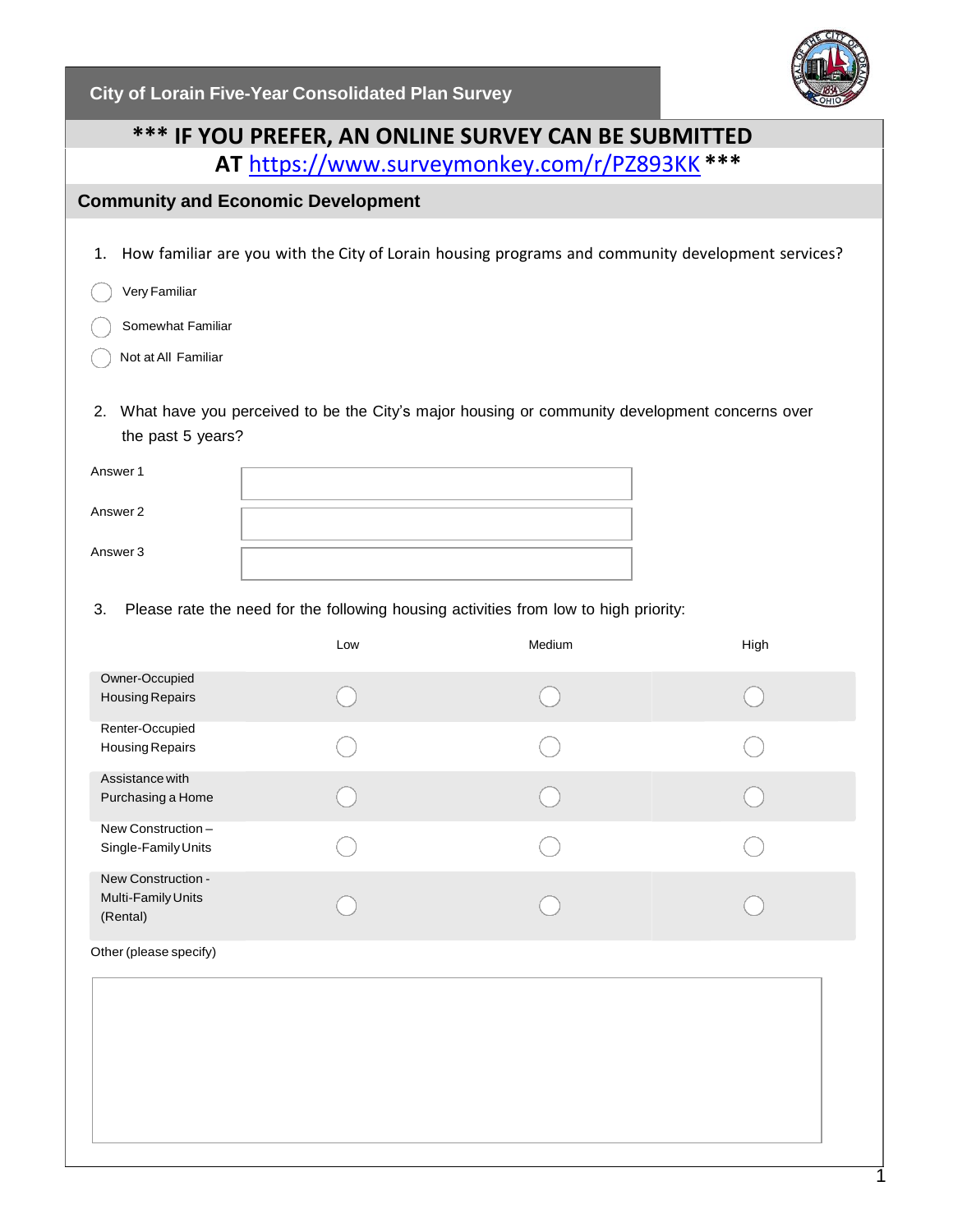# **Community and Economic Development**

4. Please rate the need for the following homeless services activities from low to high priority:

|                                                               | Low | Medium | High |
|---------------------------------------------------------------|-----|--------|------|
| Homeless Facilities and<br><b>Shelters</b>                    |     |        |      |
| <b>Mental Health Services</b>                                 |     |        |      |
|                                                               |     |        |      |
| <b>Employment Training</b>                                    |     |        |      |
| Homeless Services for<br>Youth                                |     |        |      |
| Assistance Finding<br>Homeless<br>Services/Case<br>Management |     |        |      |
| Other (please specify)                                        |     |        |      |

## 5. Please rate the need for the following public/social services activities from low to high priority:

|                                                                           | Low | Medium | High |
|---------------------------------------------------------------------------|-----|--------|------|
| Senior/Elderly Services                                                   |     |        |      |
| Youth Services (i.e. child<br>care, tutoring, after<br>school care, etc.) |     |        |      |
| <b>Health Services</b>                                                    |     |        |      |
| Services for Persons<br>with Disabilities                                 |     |        |      |
| Legal Services                                                            |     |        |      |
| <b>Transportation Services</b>                                            |     |        |      |
| Employment<br>Assistance/Job Training                                     |     |        |      |
| Fair Housing                                                              |     |        |      |
| Other (please specify                                                     |     |        |      |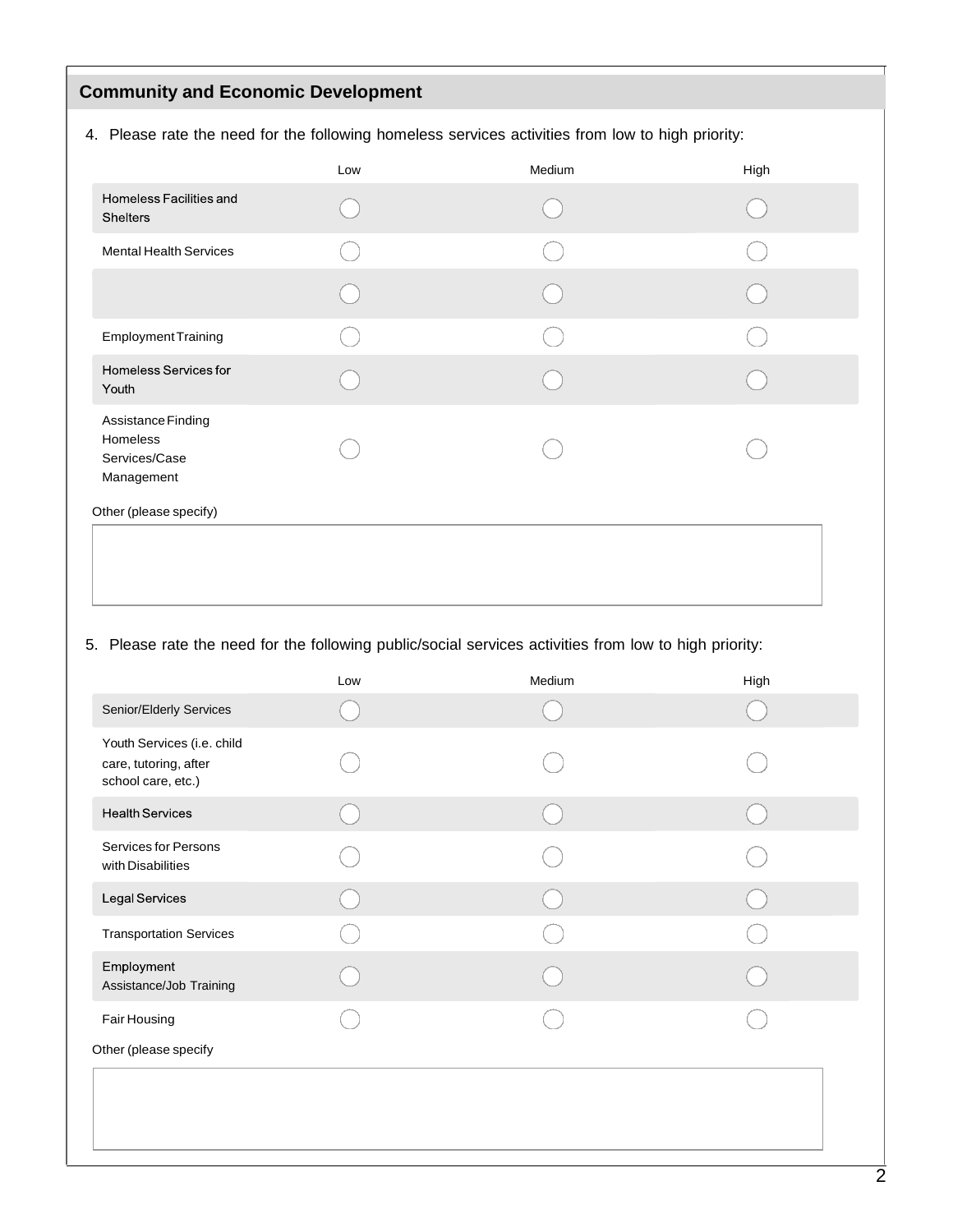#### **Community and Economic Development**

6. Please rate the need for the following community and economic development activities from low to high priority:

|                                                                     | Low | Medium | High |
|---------------------------------------------------------------------|-----|--------|------|
| Sidewalk Improvements                                               |     |        |      |
| Road<br>Repair/Construction                                         |     |        |      |
| <b>Public Utility</b><br>Improvements (Water,<br>Sewer, Stormwater) |     |        |      |
| Community/Recreation<br>Centers                                     |     |        |      |
| Commercial Building<br>Facade                                       |     |        |      |
| Public Park<br>Improvements                                         |     |        |      |
| <b>Street Lighting</b>                                              |     |        |      |
| Historic Preservation                                               |     |        |      |
| <b>Blight Removal</b>                                               |     |        |      |
| Senior Housing                                                      |     |        |      |

If there are other community and economic development activities, please specify. For any activities that are "High" priority please indicate location below:

7. From the activities listed in questions 3 thru 6, what do you perceive to be the 3 highest priorities for housing and community development activities in the City of Lorain over the next 5 years?

| Answer 1 |  |
|----------|--|
| Answer 2 |  |
| Answer 3 |  |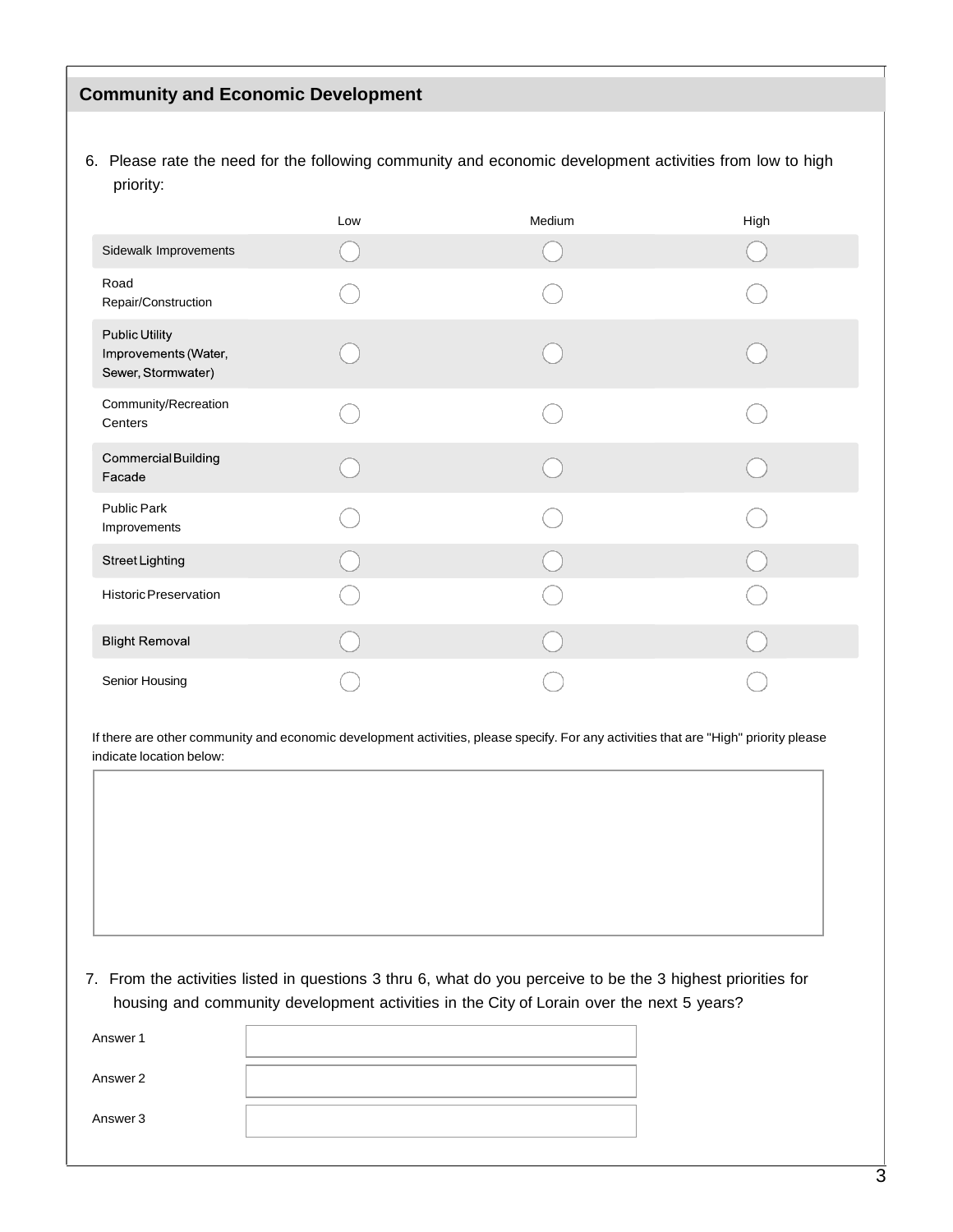| <b>Community and Economic Development</b>                                                                                                            |                                                                                                      |
|------------------------------------------------------------------------------------------------------------------------------------------------------|------------------------------------------------------------------------------------------------------|
|                                                                                                                                                      |                                                                                                      |
| 8.<br>available to you?                                                                                                                              | Do you feel information pertaining to housing programs and community development services is readily |
| Yes                                                                                                                                                  |                                                                                                      |
| $\mathsf{No}$                                                                                                                                        |                                                                                                      |
| Not Sure                                                                                                                                             |                                                                                                      |
| 9. What suggestions, if any, do you have for the City to better communicate and work with housing<br>providers or community development initiatives? |                                                                                                      |
|                                                                                                                                                      |                                                                                                      |
|                                                                                                                                                      |                                                                                                      |
|                                                                                                                                                      |                                                                                                      |
|                                                                                                                                                      |                                                                                                      |
|                                                                                                                                                      |                                                                                                      |
| Full-time Resident                                                                                                                                   |                                                                                                      |
| Part-time Resident/Seasonal                                                                                                                          |                                                                                                      |
| Work in the City of Lorain                                                                                                                           |                                                                                                      |
| Visit/Play in Lorain                                                                                                                                 |                                                                                                      |
| Community Service Provider                                                                                                                           |                                                                                                      |
| Community Leader/Organizer                                                                                                                           |                                                                                                      |
| If applicable, please share with us your area/neighborhood in the City of Lorain:                                                                    |                                                                                                      |
|                                                                                                                                                      |                                                                                                      |
|                                                                                                                                                      |                                                                                                      |
|                                                                                                                                                      |                                                                                                      |
|                                                                                                                                                      |                                                                                                      |
|                                                                                                                                                      |                                                                                                      |
|                                                                                                                                                      |                                                                                                      |
|                                                                                                                                                      |                                                                                                      |
|                                                                                                                                                      |                                                                                                      |
|                                                                                                                                                      |                                                                                                      |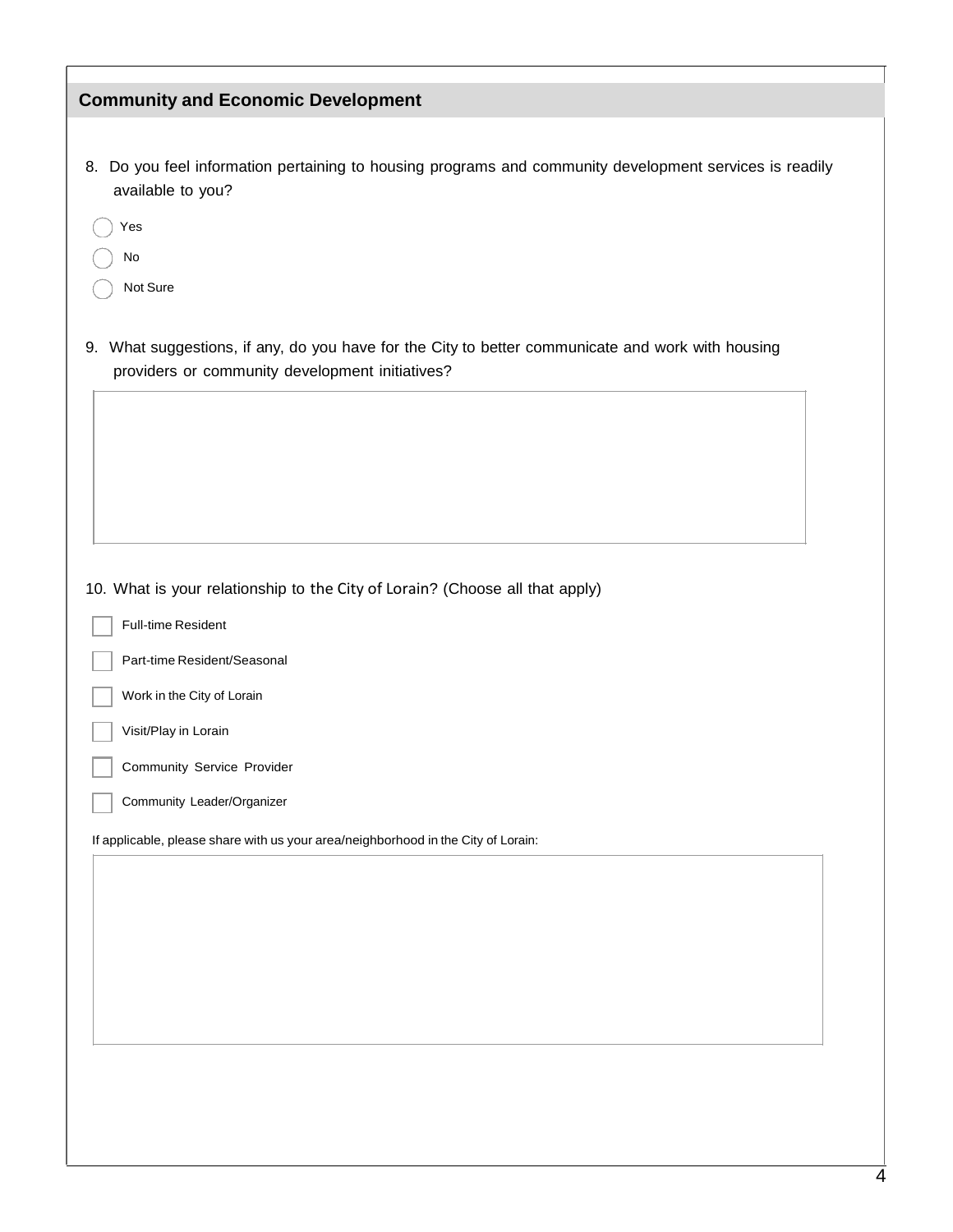| <b>Fair Housing</b>                                                 |
|---------------------------------------------------------------------|
| 11. Before taking this survey, were you aware of Fair Housing Laws? |
| Very Aware                                                          |
| Somewhat Aware                                                      |
| Not Aware                                                           |
| Not Sure                                                            |
| 12. Have you ever experienced discrimination in housing?            |
| Yes, I have (Please state what happened in the space below)         |
| No, I have not                                                      |
| Yes, I know someone who has                                         |
| No, I don't know anyone who has                                     |
| I am not sure                                                       |
| If you answered "Yes, I have", please explain:                      |
|                                                                     |
|                                                                     |
|                                                                     |
|                                                                     |
|                                                                     |
|                                                                     |
|                                                                     |
|                                                                     |
|                                                                     |
|                                                                     |
|                                                                     |
|                                                                     |
|                                                                     |
|                                                                     |
|                                                                     |
|                                                                     |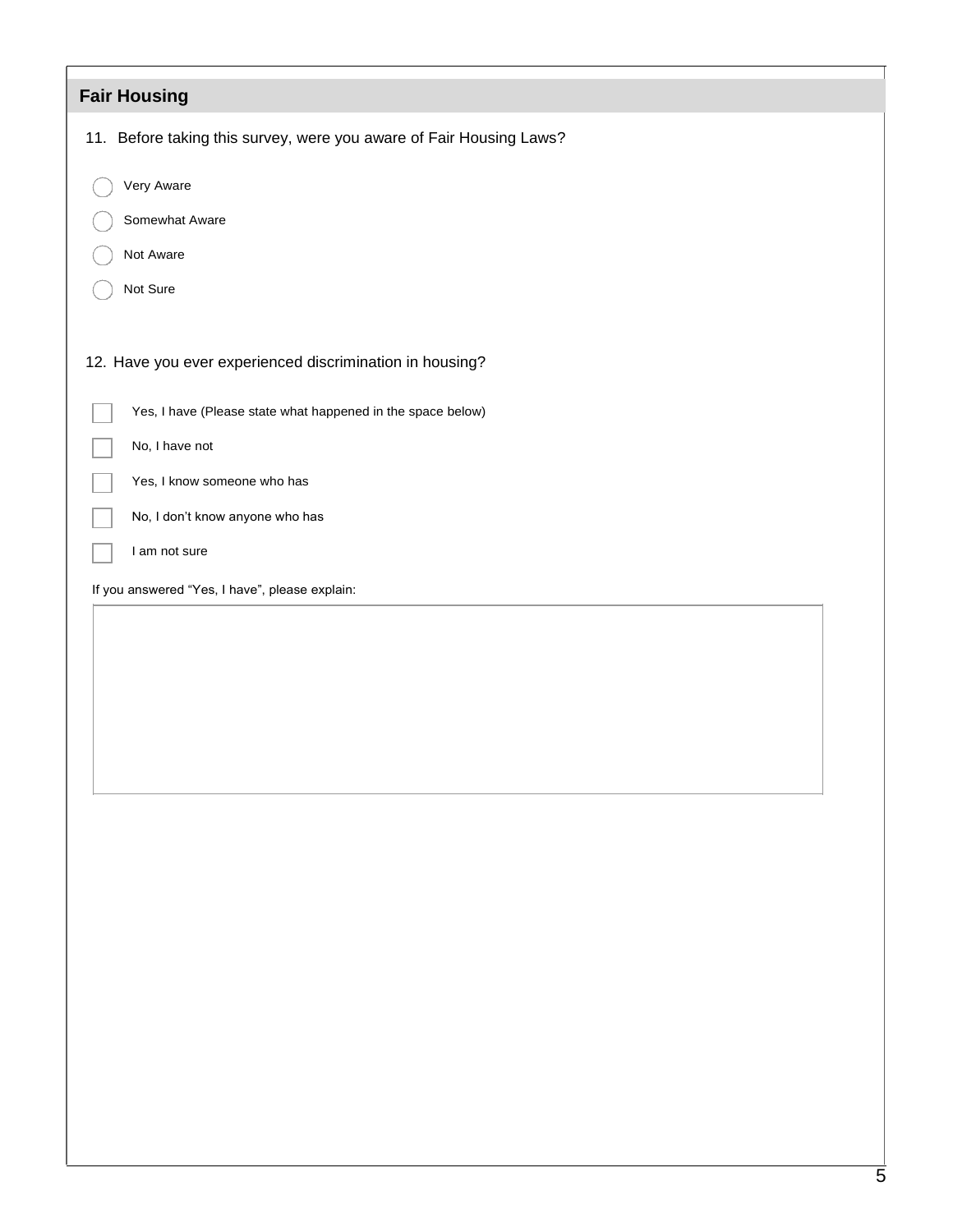| <b>Fair Housing</b>                                                                                                     |
|-------------------------------------------------------------------------------------------------------------------------|
| 13. If you answered "Yes" in question 12, when did this occur?                                                          |
| More than 5 years ago                                                                                                   |
| In the last 5 years                                                                                                     |
| 14. If you answered "Yes" in question 12, on what protected group basis do you believe this<br>discrimination occurred? |
| Race                                                                                                                    |
| Color                                                                                                                   |
| Religion                                                                                                                |
| Disability                                                                                                              |
| National Origin                                                                                                         |
| Gender                                                                                                                  |
| Family Status (single, divorced, children, expecting a child)                                                           |
| Source of income or use of vouchers to pay rent                                                                         |
| Not applicable                                                                                                          |
| Other (please specify)                                                                                                  |
|                                                                                                                         |
|                                                                                                                         |
|                                                                                                                         |
|                                                                                                                         |
|                                                                                                                         |
|                                                                                                                         |
|                                                                                                                         |
|                                                                                                                         |
|                                                                                                                         |
|                                                                                                                         |
|                                                                                                                         |
|                                                                                                                         |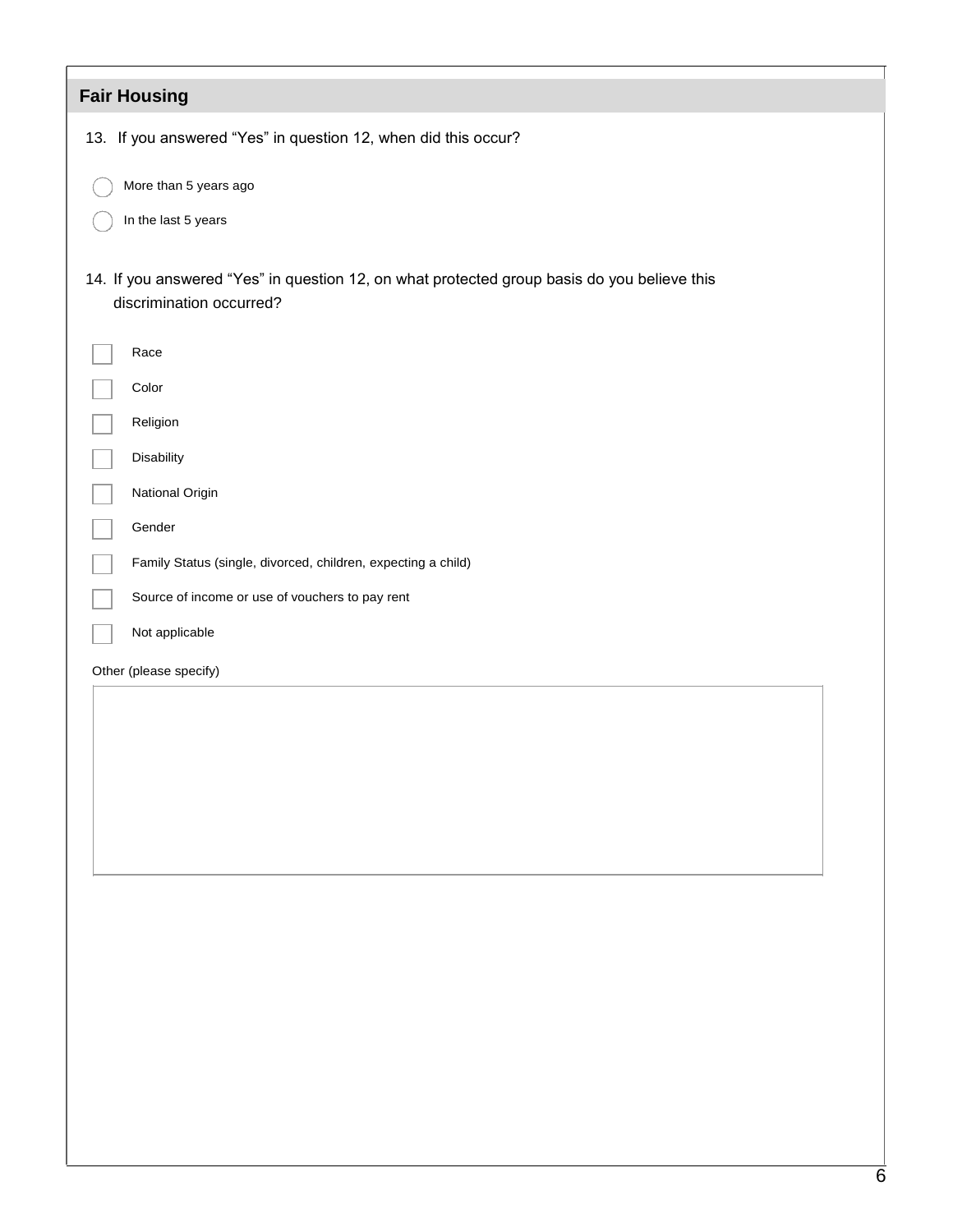| <b>Fair Housing</b>                                                                                                      |
|--------------------------------------------------------------------------------------------------------------------------|
| 15. If you answered "Yes" in question 12, which of the following activities were involved?                               |
| Housing provider refuses to rent or deal with a person                                                                   |
| Housing provider falsely denies that housing was available                                                               |
| Housing provider reuses to make reasonable accommodations for a tenant with one or more disabilities                     |
| Housing provider uses discriminatory advertising                                                                         |
| Real Estate Agent refuses to sell or deal with a person                                                                  |
| Real Estate Agent directs people to certain neighborhoods                                                                |
| Real Estate Agent convinces homeowner to sell based on protected group change in the neighborhood                        |
| Housing mortgage lender discriminates by denying mortgage                                                                |
| Housing lender directs people to certain neighborhoods                                                                   |
| Different terms and conditions are provided for renting based on protected group status on the tenant                    |
| Different terms and conditions are provided for housing insurance based on protected group status of the tenant or buyer |
| Not applicable                                                                                                           |
| Other (please specify)                                                                                                   |
|                                                                                                                          |
|                                                                                                                          |
|                                                                                                                          |
|                                                                                                                          |
|                                                                                                                          |
|                                                                                                                          |
| 16. If you answered "Yes" in question 12, which of the following activities were involved?                               |
| Reported it (please tell us who you reported it to):                                                                     |
| Did not report - Did not know it was illegal                                                                             |
| Did not report - Did not know where to report                                                                            |
| Did not report - Afraid of retaliation                                                                                   |
| Did not report - Too much trouble                                                                                        |
| Did not report - Did not believe it would make a difference                                                              |
| Not applicable                                                                                                           |
|                                                                                                                          |